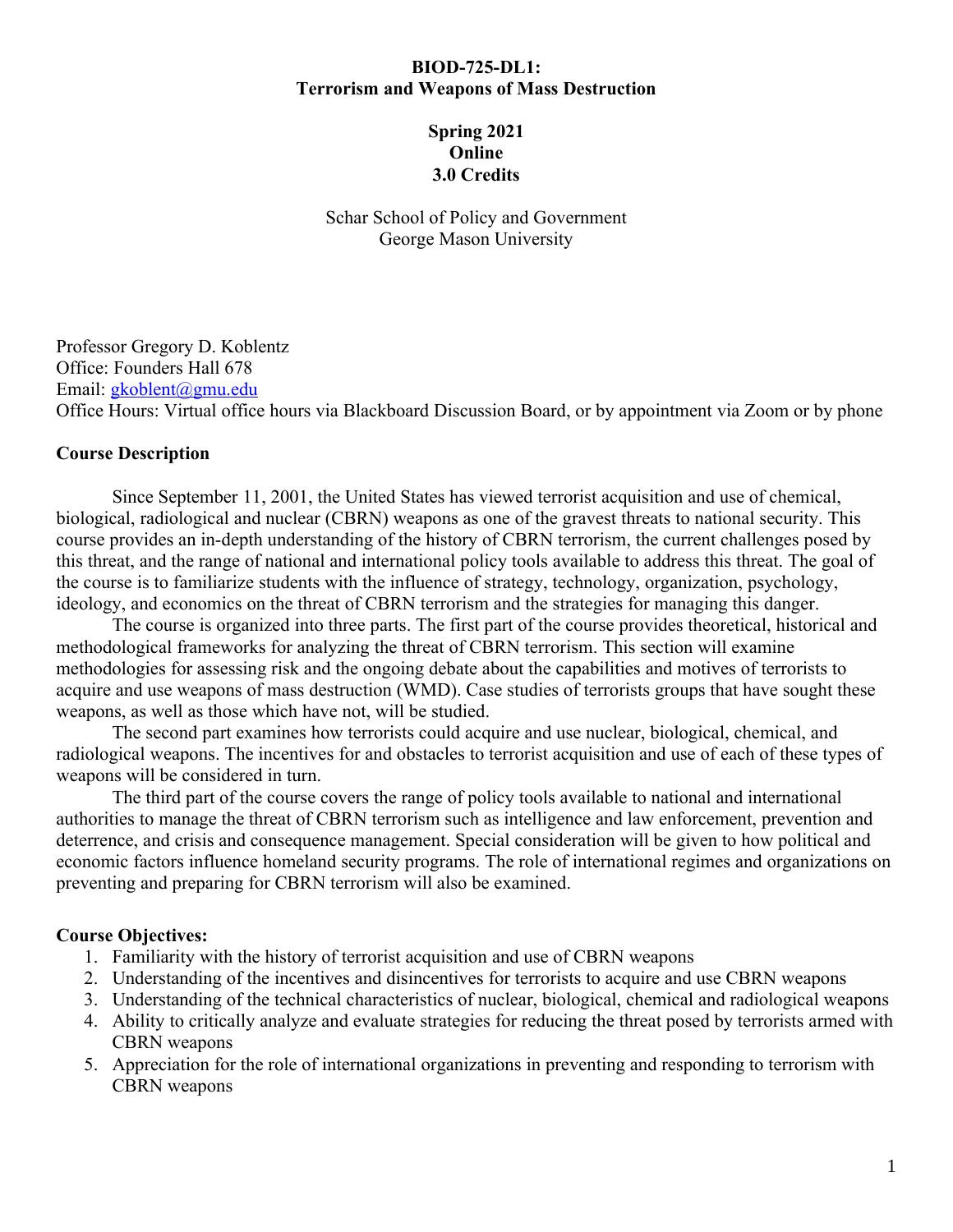#### **Readings**

The following books are recommended for purchase from the Mason bookstore or online: James J.F. Forest and Russell D. Howard eds., *Weapons of Mass Destruction and Terrorism,* 2nd edition (New York: McGraw-Hill, 2013).

Jonathan B. Tucker, ed., *Toxic Terror: Assessing Terrorist Use of Chemical and Biological Weapons* (Cambridge, Mass.: MIT Press, 2000).

Bruce Hoffman *Inside Terrorism,* Third Edition (New York: Columbia University Press, 2017).

Aside from the books recommended for purchase, all course materials (unless indicated otherwise), will be available on the Blackboard site. The library also has an electronic copy available of *Inside Terrorism*. Given the dynamic nature of this subject, additional readings may be assigned during the semester.

#### **Course Format and Process**

This course is an online version of a traditional graduate seminar. That means you will not be listening or watching me lecture very much. Instead, the course structure encourages and requires you to spend a good deal of time assessing and responding critically to each reading and to one another's arguments.

This course is also "asynchronous," meaning that we will not be meeting (virtually or in person) at the same time. Instead, everyone can log in to Blackboard to listen to the lectures and submit their posts to the Discussion Board when it is convenient for them (as long as they do so by the deadlines for each assignment).

The general weekly flow of the course will be as follows:

- You will typically read and/or watch a brief lecture (or two) from me.
- You will read the week's assigned readings.
- You will post a Weekly Analysis Memo on the Discussion Board in response to that week's question. The memo should be 250-500 words long and be based on that week's lecture and assigned readings.
- All Weekly Analysis Memos will be due on 11:59 PM EST on Sundays, giving you a full week to do the readings, analyze them, and respond to the posted questions.
- You will post twice each week to the Up for Debate Forum on the Discussion Board page with briefer posts about the implications of the reading for current events or debates. Your first post, due Thursdays at 11:59 PM EST of each week, will be an original comment on the assigned topic. Your second post, due by 11:59 PM EST on Sunday of each week, will be a response to someone else's first post.
- A document detailing the guidelines and grading for the Weekly Analysis Memos and Up For Debate assignments is available in the Assignments section of Blackboard.

#### **Interaction**

We will be able to interact several different ways this semester. First, feel free to post questions to the Q&A section of the Discussion Board which will serve as my virtual office hours. Please post general questions about the course, readings, and lectures here—that way everyone can benefit from your question and my answer. Second, for communications that you want to be confidential or are directly related to your research proposal or research paper that would not be relevant to the rest of the class, please email me with your question. I can respond via email or we can set up a time to talk on the phone or via Zoom. I will try to respond to all emails within 1 business day. Third, I will schedule periodic Ask Me Anything (AMA) meetings via Zoom during the course of the semester.

#### **Assignments and Evaluation**

*Class Participation* (Weekly Analysis Memos: 40%; Up For Debate: 20%)

Graduate seminars traditionally require you to be prepared to discuss the readings and actively participate in discussion. Online courses are no different; we just measure participation a bit differently.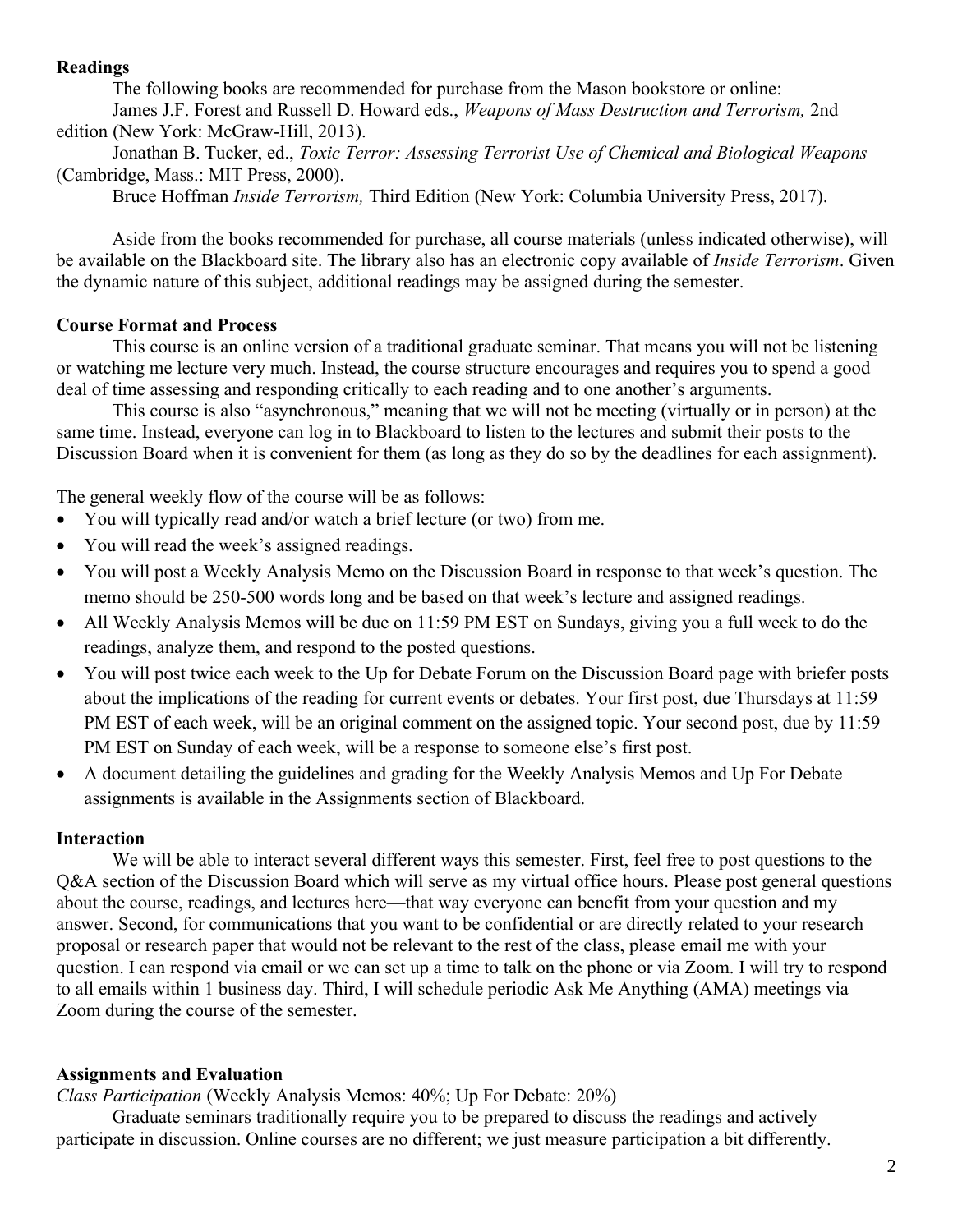For full participation credit students should complete each Weekly Analysis Memo assignment by the deadline and contribute actively to the Up For Debate discussion each week. Participation will be evaluated in terms of timeliness, volume, and overall quality of contributions to class discussion. Posts made after the due date will only receive half credit. Since these assignments constitute the bulk of your grade for the semester I suggest you answer them as if you are answering a question on a mid-term exam.

Students are *not expected* to have an extensive background in terrorism or CBRN weapons. However, students *are expected* to share their thoughts and insights with the class. Those students with direct professional and related knowledge of these subjects are especially encouraged to participate actively in discussion.

#### *Research Proposal and Paper* (40%)

The major writing assignment for this course is a research paper of approximately 3,000 words (12 double-spaced pages) on an approved topic. The paper has to be about an issue related to terrorism and CBRN weapons (sometimes I will allow papers that discuss terrorism or CBRN, you can ask). It can assess the risk posed by a type of CBRN weapon, the threat posed by a particular terrorist group or type of terrorist group or compare two groups, or the paper can analyze national or international efforts to prevent, dissuade, deter, defend against, prepare for, or respond to chemical, biological, radiological, and/or nuclear terrorism. The paper can also examine political, social, organizational, psychological, economic, technological, international or cultural issues associated with CBRN terrorism.

A 2-page research proposal describing the topic of your paper and how you plan on conducting your research is due by 11:59 PM EST on Sunday, February 28. The research proposal should be uploaded to Blackboard as a Word file labeled as Last Name\_First Name\_Proposal. The paper should include a clear statement of your research question or topic, how you will conduct your research, and a short bibliography of sources you plan on using. The assigned and suggested readings will provide a foundation for your bibliography, but you are expected to find additional sources. Scholarly and academic books and journal articles and reports by reputable think tanks are preferred although for more recent events media reports from respected sources are acceptable. Reports and studies published online are acceptable but web sites that simply aggregate information from other sources (such as Wikipedia) are not acceptable. Students are strongly encouraged to make an appointment with me prior to submitting the proposal to discuss the proposed research topic over the phone, via email or Zoom. Please email me at  $gkoblent@gmu.edu$  to make the necessary arrangements.

The research paper is due at 11:59 PM EST on Sunday, May 9. The paper should be submitted as a Word file via Blackboard labeled as Last Name First Name Research Paper. The paper should be doublespaced with 12-point font, 1-inch margins, numbered pages, and use the Chicago Manual of Style for footnotes. The deadline for the research paper is strict and extensions will not be permitted in the absence of a genuine emergency or documented illness. A late paper will be penalized a full letter grade (for example, from A to B) for every 24 hour period (or fraction thereof) that it is late.

#### *Extra Credit*

You will have the opportunity to earn extra credit by participating in events related to terrorism and weapons of mass destruction and submitting a short paper about the event. Eligible events include webinars sponsored by universities, think tanks, government agencies, or international organizations, and Congressional hearings ([http://www.capitolhearings.org\)](http://www.capitolhearings.org/).

The paper should be at least 500 words long (approximately 2 pages) and provide not only a summary of the speaker(s) presentation, but also your analysis of the presentation using the concepts you are learning about in this class. The paper should include a title page with the following information: title, date, and sponsors of the event, your full name, G#, and word count. The paper should be submitted to me via email no later than 1 week after the date of the event. Up to three such extra credit papers may be submitted during the semester. No extra credit papers will be accepted after the last day of class.

#### **A Note on Work Load**

The reading load for this course is heavy. I appreciate that many students work demanding jobs and that it may be difficult to complete all of the reading for each week. The goal for the weekly workload for the course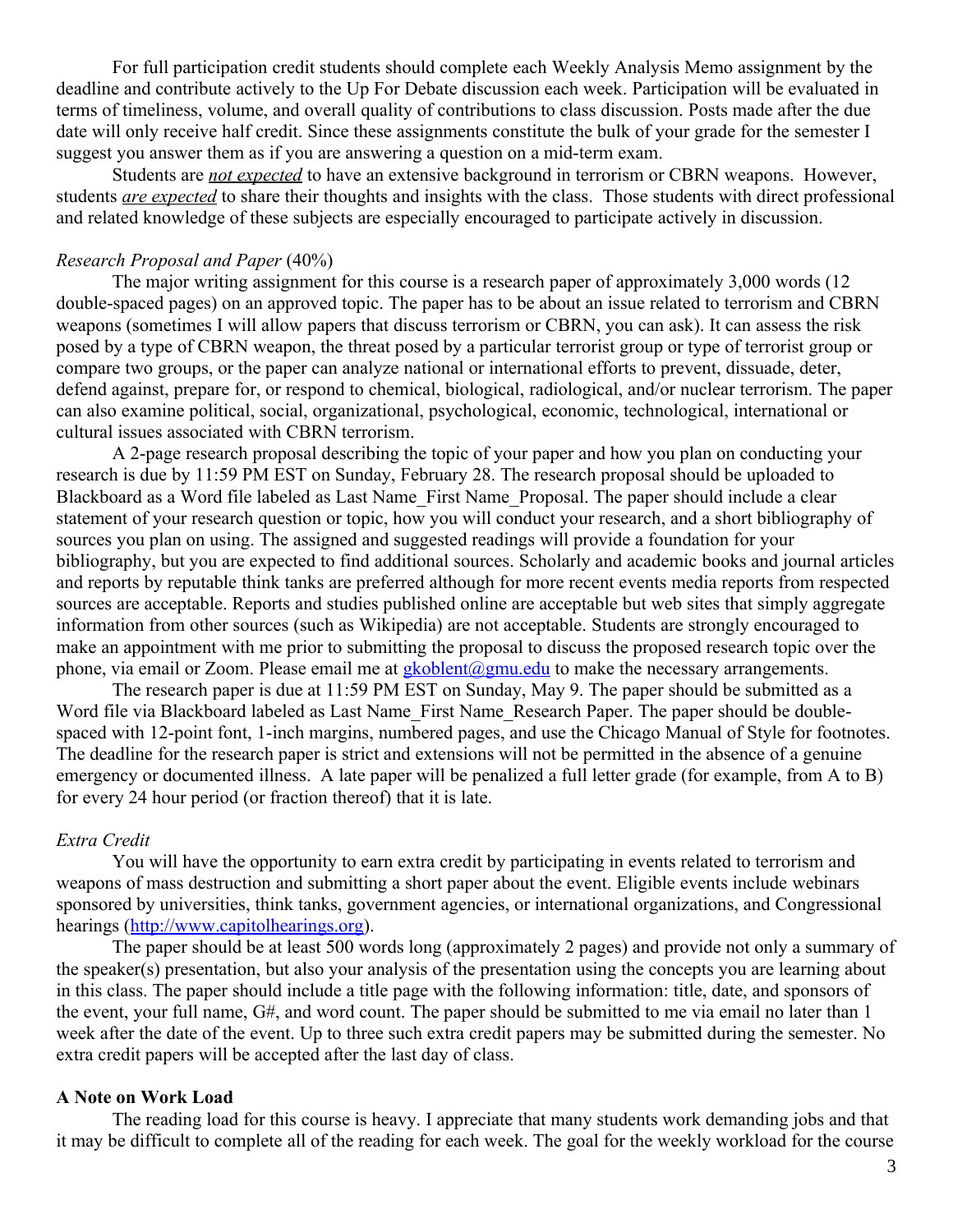is 8 to 10 hours, with about 75% of your time devoted to reading and 25% of your time devoted to writing. That means you should plan to be reading somewhere between 6 and 7.5 hours each week.

### **Blackboard**

Access to **MyMason** and GMU email are required to participate successfully in this course. Please make sure to update your computer and prepare yourself to begin using the online format BEFORE the first day of class. Check [the IT Support Center](http://itservices.gmu.edu/) website. Navigate to [the Student Support page](https://coursessupport.gmu.edu/Students/) for help and information about Blackboard. In the menu bar to the left you will find all the tools you need to become familiar with for this course. Take time to learn each tool. Make sure you run a system check a few days before class. Become familiar with the attributes of Blackboard and online learning.

To login in to the course:

- 1. Go to [http://mymason.gmu.edu](http://mymason.gmu.edu/).
- 2. Login using your NETID and password.
- 3. Click on the 'Courses" tab.
- 4. Click on BIOD-725 (Spring 2021)

### Technical Help

If you have difficulty with accessing Blackboard, please contact the ITU Support Center at 703.993.8870 or [support@gmu.edu](mailto:support@gmu.edu)

If you have trouble with using the features in Blackboard, email courses  $\omega$ gmu.edu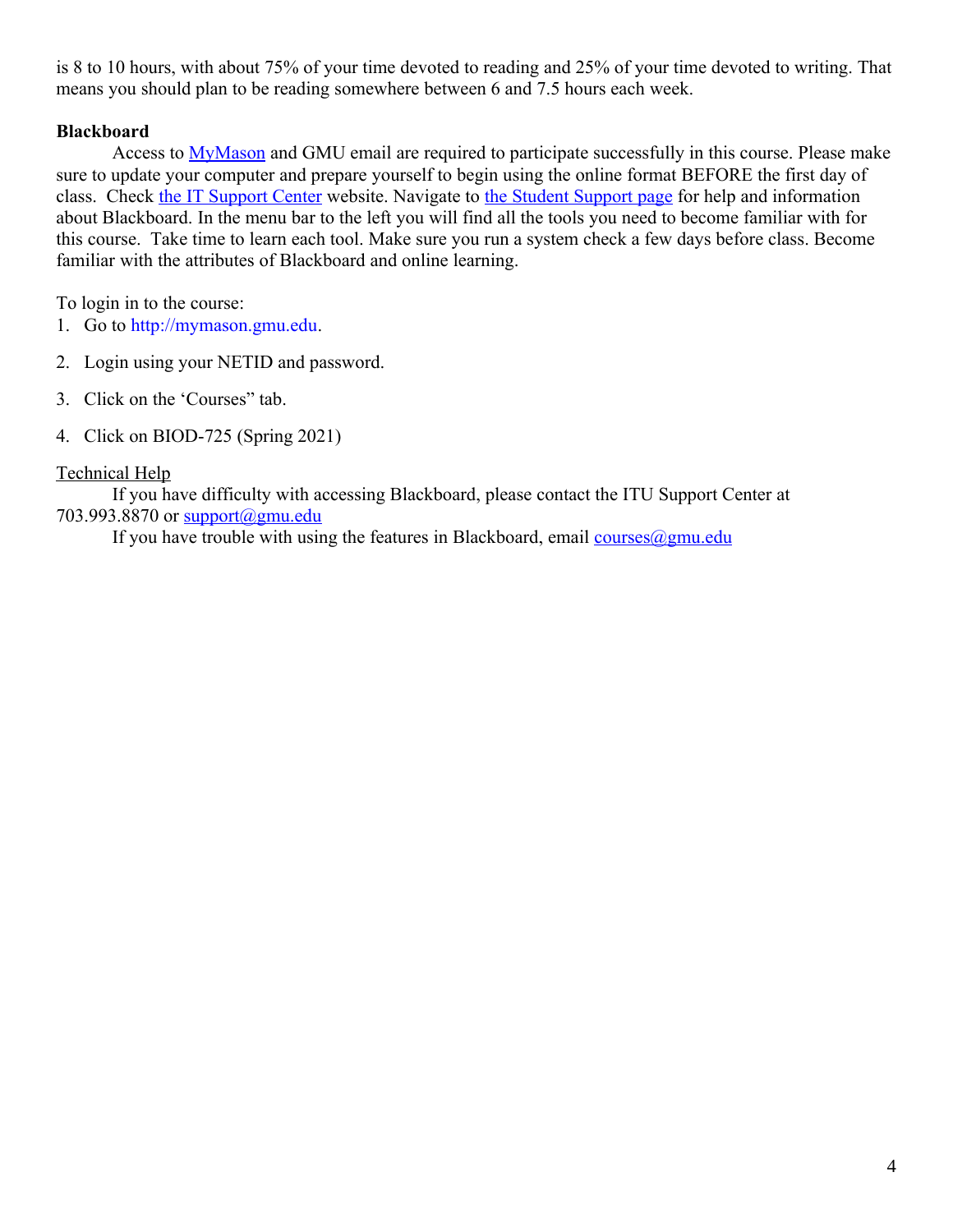## **University Policies & Information**

#### **Academic Integrity**

Students must be responsible for their own work, and students and faculty must take on the responsibility of dealing explicitly with violations. The tenet must be a foundation of our university culture. [See <http://academicintegrity.gmu.edu/distance>].

## **Honor Code**

Students must adhere to the guidelines of the George Mason University Honor Code [See [http://oai.gmu.edu/the](http://oai.gmu.edu/the-mason-honor-code-2/)[mason-honor-code-2/](http://oai.gmu.edu/the-mason-honor-code-2/)].

Student members of the George Mason University community pledge not to cheat, plagiarize, steal, or lie in matters related to academic work.

### **MasonLive/Email**

Students are responsible for the content of university communications sent to their George Mason University email account and are required to activate their account and check it regularly. All communication from the university, college, school, and program will be sent to students solely through their Mason email account. [See [https://masonlivelogin.gmu.edu](https://masonlivelogin.gmu.edu/)].

### **Patriot Pass**

Once you sign up for your Patriot Pass, your passwords will be synchronized, and you will use your Patriot Pass username and password to log in to the following systems: Blackboard, University Libraries, MasonLive, myMason, Patriot Web, Virtual Computing Lab, and WEMS. [See [https://password.gmu.edu](https://password.gmu.edu/)].

### **Responsible Use of Computing**

Students must follow the university policy for Responsible Use of Computing. [See <http://universitypolicy.gmu.edu/university-policies/computing/>].

## **Students with Disabilities**

Students with disabilities who seek accommodations in a course must be registered with the George Mason University Office of Disability Services (ODS) and inform their instructor, in writing, at the beginning of the semester [See [http://ods.gmu.edu](http://ods.gmu.edu/)].

## **University Libraries**

University Libraries provides resources for distance students. [See [http://library.gmu.edu/distance\]](http://library.gmu.edu/distance).

## **Writing Center**

The George Mason University Writing Center staff provides a variety of resources and services (e.g., tutoring, workshops, writing guides, handbooks) intended to support students as they work to construct and share knowledge through writing. [See [http://writingcenter.gmu.edu](http://writingcenter.gmu.edu/)]. You can now sign up for an Online Writing Lab (OWL) session just like you sign up for a face-to-face session in the Writing Center, which means YOU set the date and time of the appointment! Learn more about the **Online Writing Lab (OWL)**.

## **Counseling and Psychological Services**

The George Mason University Counseling and Psychological Services (CAPS) staff consists of professional counseling and clinical psychologists, social workers, and counselors who offer a wide range of services (e.g., individual and group counseling, workshops and outreach programs) to enhance students' personal experience and academic performance [See [http://caps.gmu.edu](http://caps.gmu.edu/)].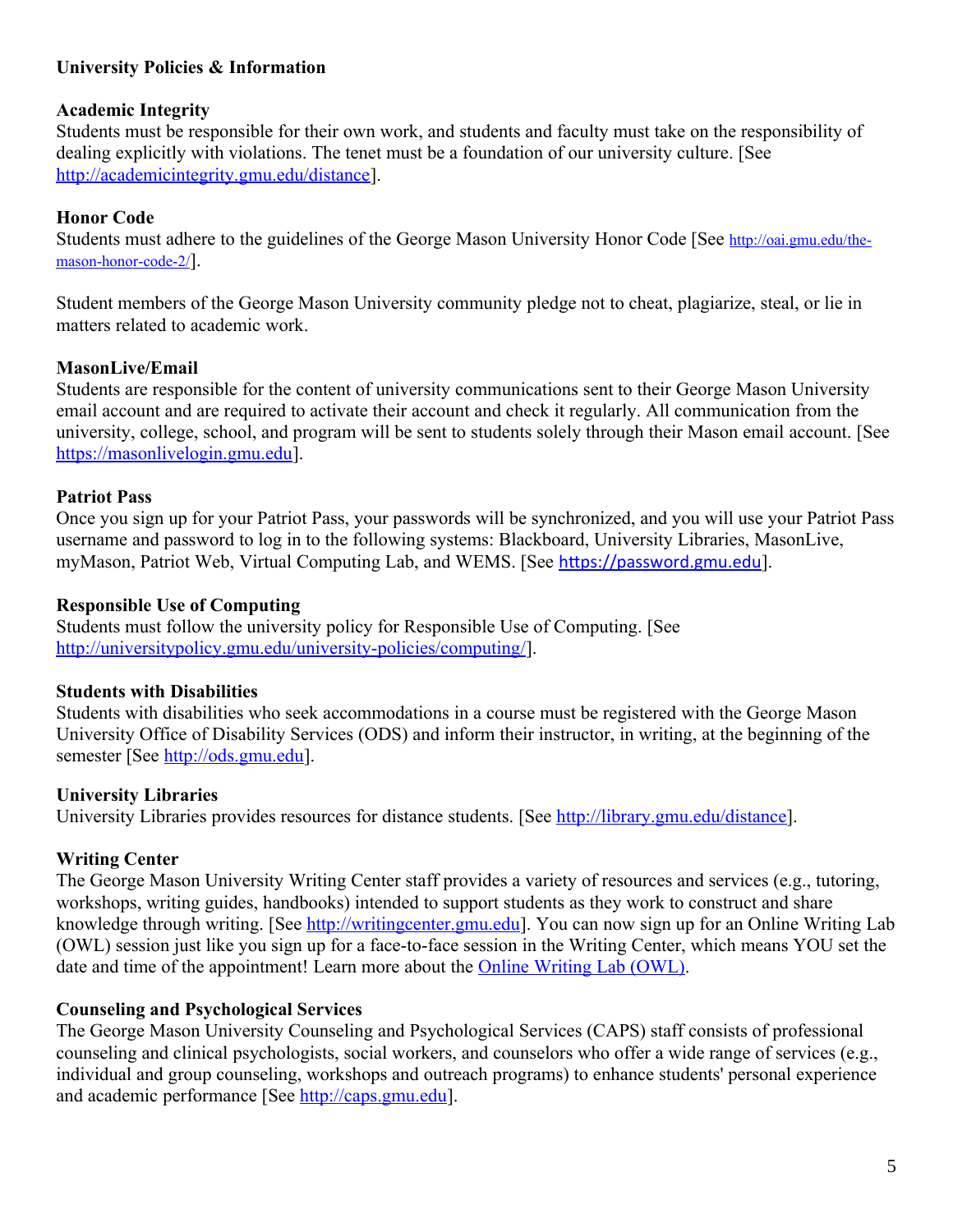# **Family Educational Rights and Privacy Act (FERPA)**

The Family Educational Rights and Privacy Act of 1974 (FERPA), also known as the "Buckley Amendment," is a federal law that gives protection to student educational records and provides students with certain rights. [See [http://registrar.gmu.edu/privacy\]](http://registrar.gmu.edu/privacy).

## **Other Considerations**

If there are any issues related to religious holidays, please inform the instructor the first week of class. [See <http://ulife.gmu.edu/calendar/religious-holiday-calendar>/]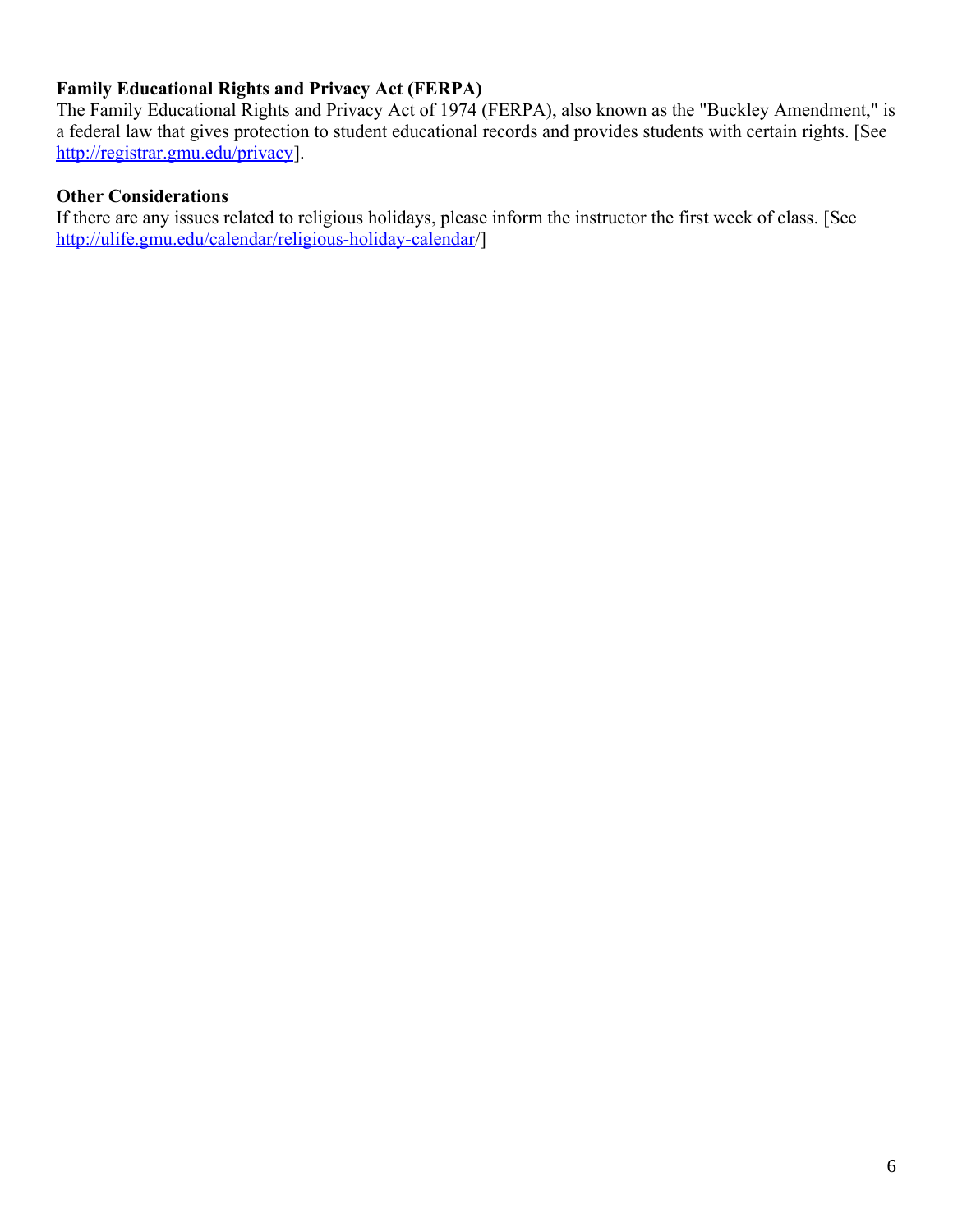| Week                    | <b>Topic</b>         | <b>Readings and Lectures</b>                           | <b>Assignments</b>                        |
|-------------------------|----------------------|--------------------------------------------------------|-------------------------------------------|
| 1                       | <b>Introduction</b>  | Readings                                               | Review syllabus                           |
| $(1/25 -$               |                      | Syllabus                                               |                                           |
| 1/31)                   |                      |                                                        | Post an introduction of                   |
|                         |                      | Lectures                                               | yourself to the Introduction              |
|                         |                      | Quick Start Video: Syllabus                            | section of the Discussion                 |
|                         |                      | Quick Start Video: Blackboard                          | Board by 1/28 and respond                 |
|                         |                      | Week 1: Introduction                                   | to at least one other                     |
|                         |                      |                                                        | student's post by 1/31                    |
|                         |                      |                                                        |                                           |
| $\overline{2}$          | <b>Terrorism</b>     | Readings                                               | Week 2 Weekly Analysis                    |
| $(2/1 -$<br>2/7)        |                      | Hoffman <i>Inside Terrorism</i> , Chapters 1-4 (pp. 1- | Memo (Due $2/7$ )                         |
|                         |                      | 138) and Chapter 8 (pp. 242-268).                      |                                           |
|                         |                      |                                                        | Week 2 Up For Debate $(1st$               |
|                         |                      | Lecture<br>Week 2 Lecture                              | due $2/4$ ; response due $2/7$ )          |
| $\mathbf{3}$            | <b>Risk</b>          |                                                        |                                           |
| $(2/8 -$                | <b>Assessment</b>    | Readings<br>M. Granger Morgan, "Risk Assessment and    | Week 3 Weekly Analysis<br>Memo (Due 2/14) |
| 2/14)                   |                      | Management," Scientific American, July 1993,           |                                           |
|                         |                      | pp. 32-41.                                             | Week 3 Up For Debate $(1st$               |
|                         |                      |                                                        | due $2/11$ ; response due                 |
|                         |                      | Howard Kunreuther, "Risk Analysis and Risk             | 2/14                                      |
|                         |                      | Management in an Uncertain World," Risk                |                                           |
|                         |                      | <i>Analysis</i> , Vol. 22, No. 4 (2002), pp. 655-664.  |                                           |
|                         |                      |                                                        |                                           |
|                         |                      | Eliezer Yudkowsky, "Cognitive Biases                   |                                           |
|                         |                      | Potentially Affecting Judgment of Global               |                                           |
|                         |                      | Risks," in Nick Bostrom and Milan M.                   |                                           |
|                         |                      | Cirkovic, eds., Global Catastrophic Risks              |                                           |
|                         |                      | (Oxford: Oxford University Press, 2008), pp.           |                                           |
|                         |                      | 91-119.                                                |                                           |
|                         |                      |                                                        |                                           |
|                         |                      | Gregory D. Koblentz, "Predicting Peril or the          |                                           |
|                         |                      | Peril of Prediction? Assessing the Risk of             |                                           |
|                         |                      | CBRN Terrorism," in Forest and Howard,                 |                                           |
|                         |                      | Weapons of Mass Destruction and Terrorism,             |                                           |
|                         |                      | pp. 705-724.                                           |                                           |
|                         |                      |                                                        |                                           |
|                         |                      | Lecture                                                |                                           |
|                         |                      | Week 3 Lecture                                         |                                           |
| $\overline{\mathbf{4}}$ | <b>The Debate</b>    | Readings                                               | Week 4 Weekly Analysis                    |
| $(2/15 -$               | Over the             | Richard Falkenrath, "Confronting Nuclear,              | Memo (Due $2/21$ )                        |
| 2/21                    | <b>Capabilities</b>  | Biological and Chemical Terrorism," Survival,          |                                           |
|                         | and                  | Vol. 40, No. 3 (Autumn 1998), pp. 43-65.               | Week 4 Up For Debate (1st)                |
|                         | <b>Intentions of</b> |                                                        | due $2/18$ ; response due                 |
|                         | <b>Terrorists to</b> | Jessica Stern, "Terrorist Motivations and              | 2/21)                                     |
|                         | <b>Acquire and</b>   | Unconventional Weapons," in Peter Lavoy,               |                                           |
|                         | <b>Use CBRN</b>      | Scott Sagan, and James Wirtz, eds., Planning           |                                           |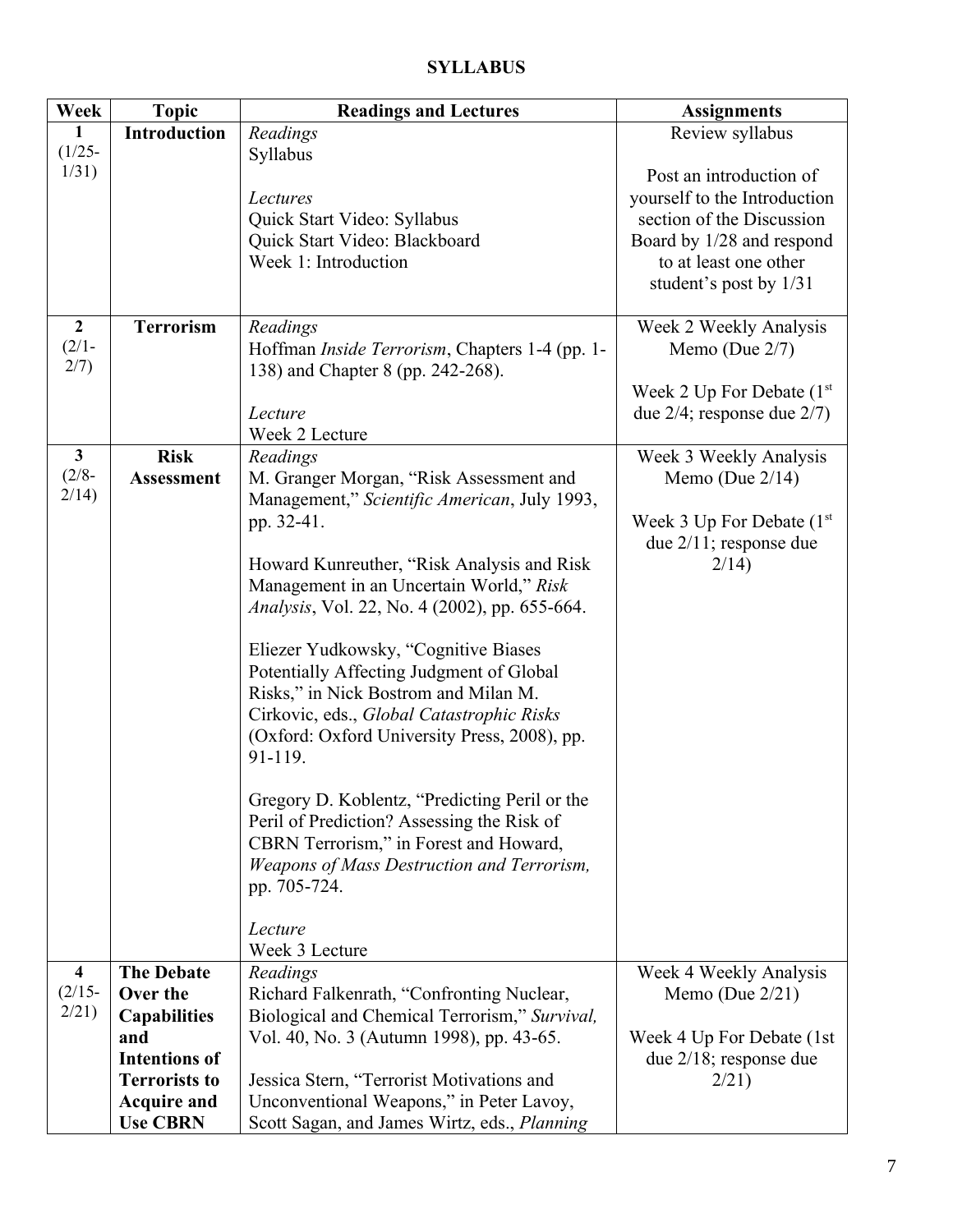|                                      | Weapons                                                                                           | the Unthinkable: How New Powers Will Use<br>Nuclear, Biological and Chemical Weapons<br>(Ithaca: Cornell University Press, 2000), pp.<br>202-229.<br>Hoffman, <i>Inside Terrorism</i> , pp. 280-285, 292-<br>295.<br>John Mueller, Overblown (New York: Free<br>Press, 2006), chapter 1 (pp. 13-28).<br>Mark Juergensmeyer, Terror in the Mind of<br>God: The Global Rise of Religious Violence<br>(Berkeley, Calif.: University of California<br>Press, 2000), chapters 8 and 9, pp. 145-186.<br>James J.F. Forest, "Opportunities and<br>Limitations for WMD Terrorism," in Forest<br>and Howard, Weapons of Mass Destruction and<br>Terrorism, pp. 55-72.<br>Jean Pascal Zanders, "Assessing the Risk of<br>Chemical and Biological Weapons Proliferation<br>to Terrorism," Nonproliferation Review (Fall<br>1999), pp. 17-34. |                                                                                                                                                                             |
|--------------------------------------|---------------------------------------------------------------------------------------------------|-----------------------------------------------------------------------------------------------------------------------------------------------------------------------------------------------------------------------------------------------------------------------------------------------------------------------------------------------------------------------------------------------------------------------------------------------------------------------------------------------------------------------------------------------------------------------------------------------------------------------------------------------------------------------------------------------------------------------------------------------------------------------------------------------------------------------------------|-----------------------------------------------------------------------------------------------------------------------------------------------------------------------------|
|                                      |                                                                                                   | Lecture<br>Week 4 Lecture                                                                                                                                                                                                                                                                                                                                                                                                                                                                                                                                                                                                                                                                                                                                                                                                         |                                                                                                                                                                             |
| $5\phantom{.0}$<br>$(2/12 -$<br>2/28 | <b>Case Studies</b><br>in Terrorist<br><b>Acquisition</b><br>and Use of<br><b>CBRN</b><br>Weapons | Readings<br>Jonathan B. Tucker, "Lessons From the Case<br>Studies," Tucker, Toxic Terror, pp. 249-270.<br>W. Seth Carus, "The Rajneeshees (1984)," in<br>Jonathan B. Tucker, ed., Toxic Terror:<br>Assessing Terrorist Use of Chemical and<br>Biological Weapons (Cambridge, Mass.: MIT<br>Press, 2000), pp. 115-137.<br>Richard Danzig, Marc Sageman, Terrance<br>Leighton, Lloyd Hough, Hidemi Yuki, Rui<br>Kotani and Zachary M. Hosford, Aum<br>Shinrikyo Insights Into How Terrorists Develop<br><b>Biological and Chemical Weapons</b><br>(Washington, DC: Center for New American<br>Security, 2012):<br>https://s3.amazonaws.com/files.cnas.org/docum<br>ents/CNAS AumShinrikyo SecondEdition En<br>glish.pdf<br>Adam Dolnik and Anjali Bhattacharjee,                                                                    | Week 5 Weekly Analysis<br>Memo (Due $2/28$ )<br>Week 5 Up For Debate $(1st$<br>due $2/25$ ; response due<br>2/28<br><b>Research Proposal Due by</b><br>11:59 PM EST on 2/28 |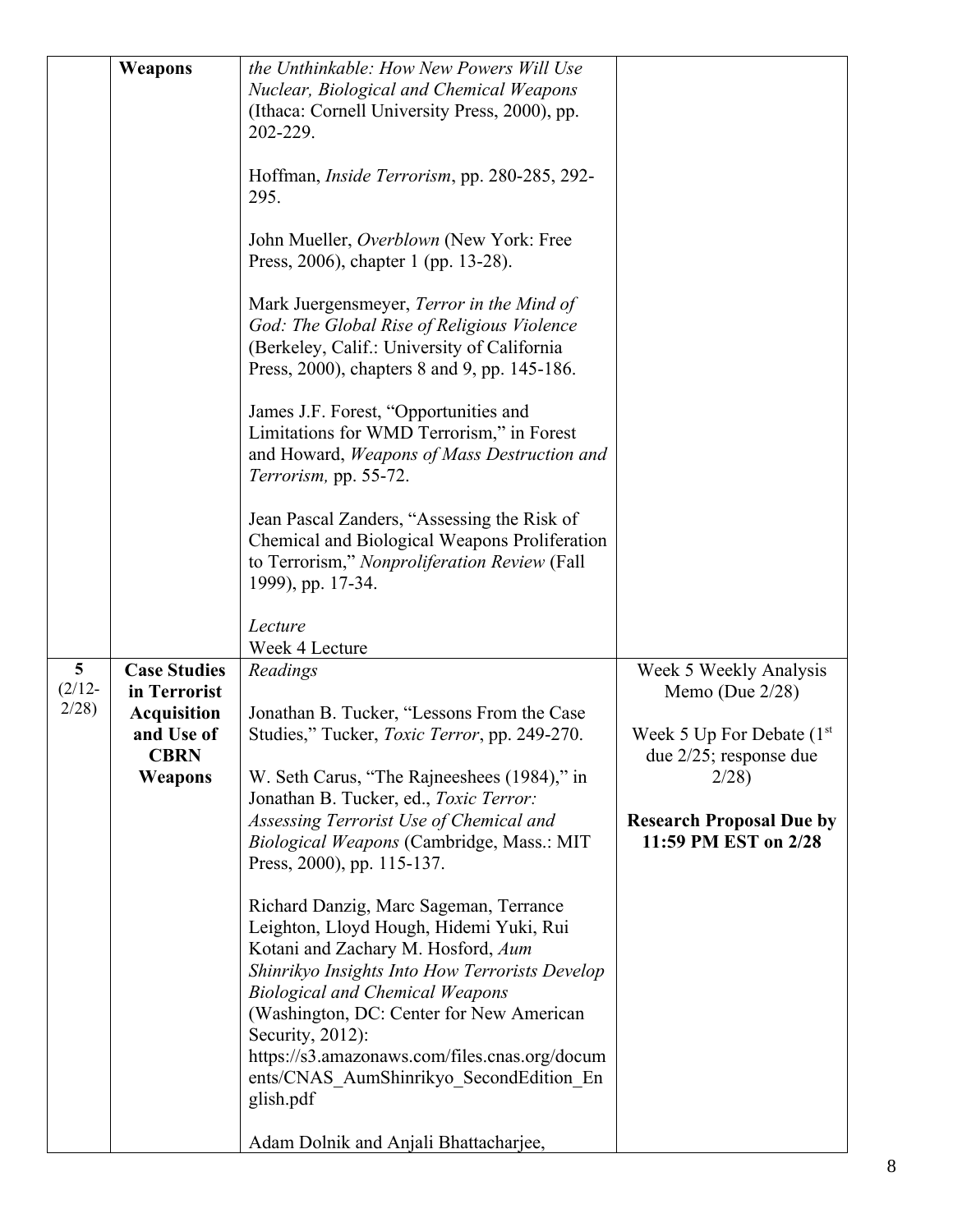|          |                      | "Hamas: Suicide Bombings, Rockets, or                                                           |                                  |
|----------|----------------------|-------------------------------------------------------------------------------------------------|----------------------------------|
|          |                      | WMD?" Terrorism and Political Violence, Vol.                                                    |                                  |
|          |                      | 14, No. 3 (Autumn 2002), pp. 109-128.                                                           |                                  |
|          |                      |                                                                                                 |                                  |
|          |                      | Read one of the following:                                                                      |                                  |
|          |                      | Jessica E. Stern, "Larry Wayne Harris (1998),"                                                  |                                  |
|          |                      | in Tucker, <i>Toxic Terror</i> , pp. 227-246.                                                   |                                  |
|          |                      |                                                                                                 |                                  |
|          |                      | Jonathan B. Tucker and Jason Pate, "Minnesota                                                   |                                  |
|          |                      | Patriots Council (1991)," in Tucker, Toxic                                                      |                                  |
|          |                      | Terror, pp. 159-184.                                                                            |                                  |
|          |                      |                                                                                                 |                                  |
|          |                      | W. Seth Carus, "R.I.S.E. (1972)," in Tucker,                                                    |                                  |
|          |                      | Toxic Terror, pp. 55-70.                                                                        |                                  |
|          |                      |                                                                                                 |                                  |
|          |                      | Jeffrey D. Simon, "The Alphabet Bomber                                                          |                                  |
|          |                      | (1974)," in Tucker, <i>Toxic Terror</i> , pp. 71-94.                                            |                                  |
|          |                      |                                                                                                 |                                  |
|          |                      | Jessica E. Stern, "The Covenant, the Sword and<br>the Arm of the Lord (1985)," in Tucker, Toxic |                                  |
|          |                      |                                                                                                 |                                  |
|          |                      | Terror, pp. 139-158.                                                                            |                                  |
|          |                      | Lecture                                                                                         |                                  |
|          |                      | Week 5 Lecture                                                                                  |                                  |
| 6        | <b>Jihadists and</b> | Readings                                                                                        | Week 6 Weekly Analysis           |
| $(3/1 -$ | <b>CBRN</b>          | Hoffman, <i>Inside Terrorism</i> , pp. 285-292.                                                 | Memo (Due $3/7$ )                |
| 3/7)     | Weapons              |                                                                                                 |                                  |
|          |                      | Anne Stenersen, Al-Qaida's Quest for Weapons                                                    | Week 6 Up For Debate $(1st)$     |
|          |                      | of Mass Destruction: The History Behind the                                                     | due $3/4$ ; response due $3/7$ ) |
|          |                      | <i>Hype</i> (Germany: VDM Verlag, 2008).                                                        |                                  |
|          |                      |                                                                                                 |                                  |
|          |                      | Sohail H. Hashimi, "Islamic Ethics and                                                          |                                  |
|          |                      | Weapons of Mass Destruction," in Sohail H.                                                      |                                  |
|          |                      | Hashmi and Steven P. Lee, eds., <i>Ethics and</i>                                               |                                  |
|          |                      | Weapons of Mass Destruction: Religious and                                                      |                                  |
|          |                      | Secular Perspectives (Cambridge: Cambridge                                                      |                                  |
|          |                      | University Press, 2004), pp. 321-352.                                                           |                                  |
|          |                      |                                                                                                 |                                  |
|          |                      | Nasir Bin Hamd Al-Fadl, A Treatise on the                                                       |                                  |
|          |                      | Legal Status of Using Weapons of Mass                                                           |                                  |
|          |                      | Destruction Against Infidels, May 2003.                                                         |                                  |
|          |                      |                                                                                                 |                                  |
|          |                      | Daniel Byman, "Understanding The Islamic                                                        |                                  |
|          |                      | State: A Review Essay," International Security,                                                 |                                  |
|          |                      | Vol. 40, No. 4 (Spring 2016), pp. 127-165.                                                      |                                  |
|          |                      |                                                                                                 |                                  |
|          |                      | Stephen Hummel, "The Islamic State and                                                          |                                  |
|          |                      | WMD: Assessing the Future Threat," CTC                                                          |                                  |
|          |                      | Sentinel, Vol. 9, No. 1 (January 2016): 18-21.                                                  |                                  |
|          |                      | Columb Strack, "The Evolution of the Islamic                                                    |                                  |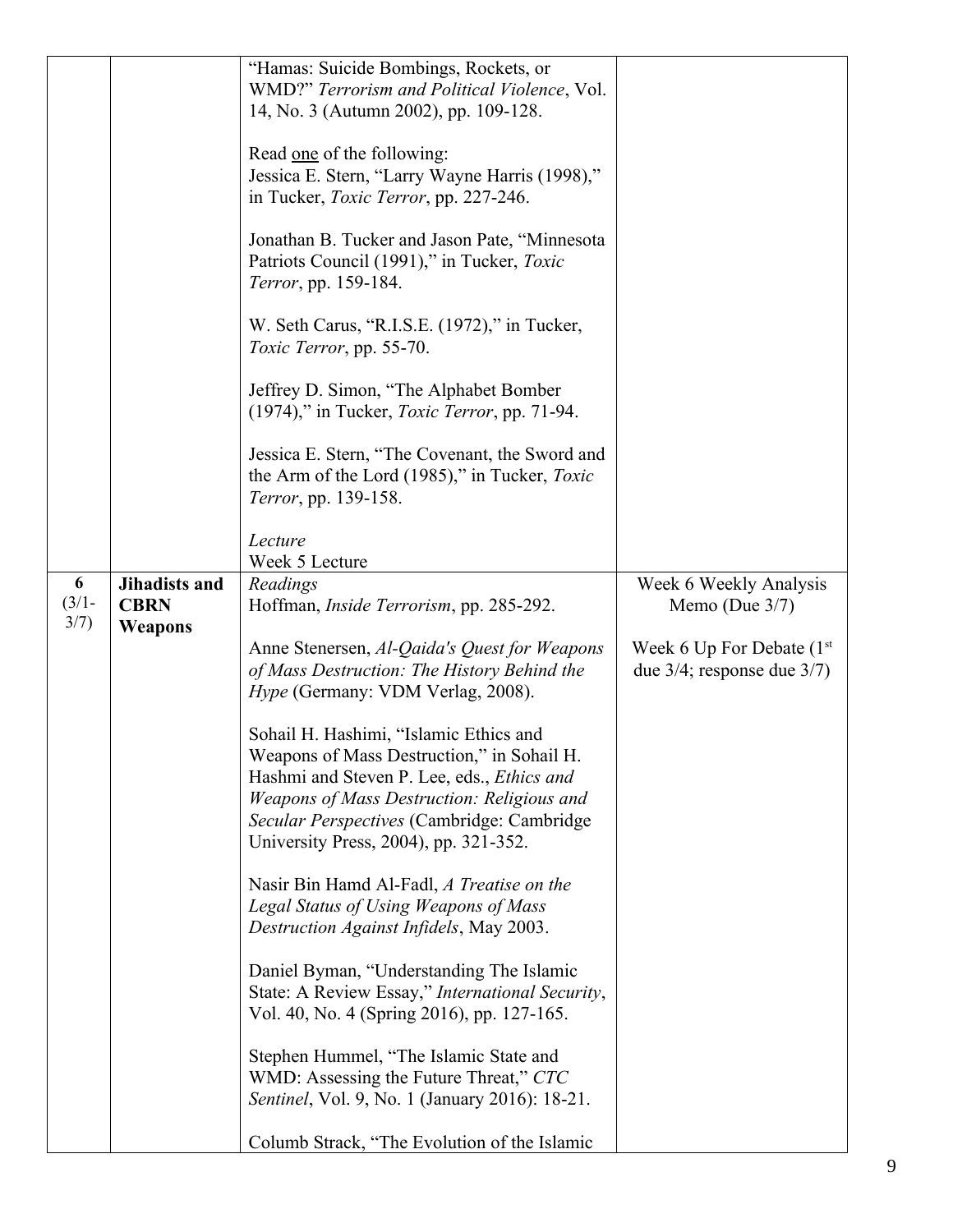|                |                   | State's Chemical Weapons Efforts," CTC                                                     |                             |
|----------------|-------------------|--------------------------------------------------------------------------------------------|-----------------------------|
|                |                   | Sentinel, Vol. 10, No. 9 (October 2017): 19-23.                                            |                             |
|                |                   | https://ctc.usma.edu/the-evolution-of-the-                                                 |                             |
|                |                   | islamic-states-chemical-weapons-efforts/                                                   |                             |
|                |                   |                                                                                            |                             |
|                |                   | Lecture                                                                                    |                             |
|                |                   | Week 6 Lecture                                                                             |                             |
| $\overline{7}$ | <b>Chemical</b>   | Reading                                                                                    | Week 7 Weekly Analysis      |
| $(3/8 - )$     | <b>Terrorism</b>  | "Chemical Attack: Warfare Agents, Industrial                                               | Memo (Due $3/14$ )          |
| 3/14)          |                   | Chemicals and Toxins," in Forest and Howard,                                               |                             |
|                |                   | Weapons of Mass Destruction and Terrorism,                                                 | Week 7 Up For Debate $(1st$ |
|                |                   | pp. 91-97.                                                                                 | due $3/11$ ; response due   |
|                |                   |                                                                                            | 3/14)                       |
|                |                   | Jonathan B. Tucker, "Chemical Terrorism:                                                   |                             |
|                |                   | Assessing Threats and Responses," in Forest                                                |                             |
|                |                   | and Howard, Weapons of Mass Destruction and                                                |                             |
|                |                   | Terrorism, pp. 98-111.                                                                     |                             |
|                |                   | Michael Knights, "Born of Desperation: AQI's                                               |                             |
|                |                   | Chlorine Car Bombs, 2006-2007," in                                                         |                             |
|                |                   | Mohammed M. Hafez and Maria Rasmussen,                                                     |                             |
|                |                   | eds., Terrorist Innovations in Weapons of                                                  |                             |
|                |                   | Mass Effect, Phase II (Monterey, CA: Naval                                                 |                             |
|                |                   | Postgraduate School, 2012), pp. 62-89.                                                     |                             |
|                |                   |                                                                                            |                             |
|                |                   | Robert Jones, Brandon Wills, and Christopher<br>Kang, "Chlorine Gas: An Evolving Hazardous |                             |
|                |                   | Material Threat and Unconventional Weapon,"                                                |                             |
|                |                   | in Forest and Howard, Weapons of Mass                                                      |                             |
|                |                   | Destruction and Terrorism, pp. 291-300.                                                    |                             |
|                |                   |                                                                                            |                             |
|                |                   | Robyn Pangi, "Consequence Management in                                                    |                             |
|                |                   | the 1995 Sarin Attacks on the Japanese Subway                                              |                             |
|                |                   | System," in Forest and Howard, Weapons of                                                  |                             |
|                |                   | Mass Destruction and Terrorism, pp. 657-685.                                               |                             |
|                |                   |                                                                                            |                             |
|                |                   | Lecture<br>Week 7 Lecture                                                                  |                             |
| 8              | <b>Biological</b> | Readings                                                                                   | Week 8 Weekly Analysis      |
| $(3/15 -$      | <b>Terrorism</b>  | "Biological Attack: Human Pathogens,                                                       | Memo (Due $3/21$ )          |
| 3/21)          |                   | Biotoxin and Agricultural Threats," in Forest                                              |                             |
|                |                   | and Howard, Weapons of Mass Destruction and                                                | Week 8 Up For Debate $(1st$ |
|                |                   | Terrorism, pp. 113-122.                                                                    | due $3/18$ ; response due   |
|                |                   |                                                                                            | 3/21)                       |
|                |                   | William C. Patrick, III, "Biological Terrorism                                             |                             |
|                |                   | and Aerosol Dissemination," Politics and the                                               |                             |
|                |                   | Life Sciences, Vol. 15, No. 2 (September 1996),                                            |                             |
|                |                   | pp. 208-210.                                                                               |                             |
|                |                   |                                                                                            |                             |
|                |                   | Gregory D. Koblentz, "Biological Terrorism,"                                               |                             |
|                |                   | in Living Weapons: Biological Warfare and                                                  |                             |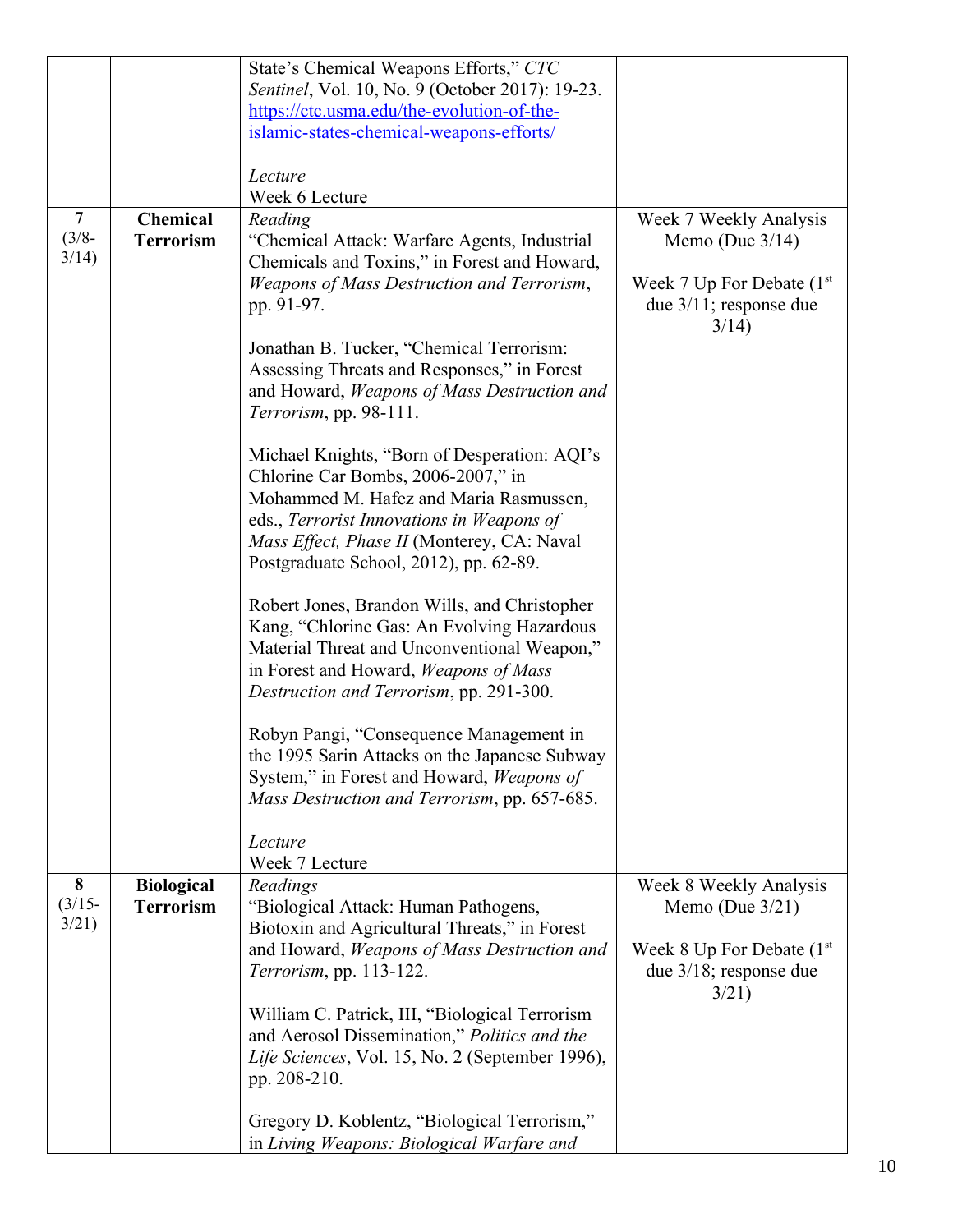|                                                            | International Security (Ithaca: Cornell<br>University Press, 2009), pp. 200-227.<br>Department of Justice, Amerithrax Investigative<br>Summary (Washington, DC: Department of<br>Justice, February 19, 2010), pp. 1-11<br>(required), Feel free to skim the rest of the<br>document.<br>http://www.justice.gov/archive/amerithrax/docs<br><u>/amx-investigative-summary.pdf</u><br>Benjamin Wittes, "Innovation's Darker Future:<br>Biosecurity, Technologies of Mass<br>Empowerment, and the Constitution," in Forest<br>and Howard, Weapons of Mass Destruction and<br>Terrorism, pp. 156-177.<br>Kathleen M Vogel, "Framing Biosecurity: An<br>Alternative to the Biotech Revolution Model?"<br>Science and Public Policy, vol. 35, no. 1<br>$(2008)$ , pp. 45–54.<br>Lecture                                                                                                                                                                                        |                                                                                                                  |
|------------------------------------------------------------|-------------------------------------------------------------------------------------------------------------------------------------------------------------------------------------------------------------------------------------------------------------------------------------------------------------------------------------------------------------------------------------------------------------------------------------------------------------------------------------------------------------------------------------------------------------------------------------------------------------------------------------------------------------------------------------------------------------------------------------------------------------------------------------------------------------------------------------------------------------------------------------------------------------------------------------------------------------------------|------------------------------------------------------------------------------------------------------------------|
| 9<br>Radiological<br>$(3/22 -$<br><b>Terrorism</b><br>3/28 | Week 8 Lecture<br>Readings<br>"Radiological Attack: Dirty Bombs and Other<br>Devices," in Forest and Howard, Weapons of<br>Mass Destruction and Terrorism, pp. 179-184.<br>Charles D. Ferguson and Michelle M. Smith,<br>"Assessing Radiological Weapons: Attack<br>Methods and Estimated Effects," in Forest and<br>Howard, Weapons of Mass Destruction and<br><i>Terrorism</i> , pp. 185-199.<br>Gavin Cameron, "Nuclear Terrorism: Reactors<br>& Radiological Attacks After September 11,"<br>in Forest and Howard, Weapons of Mass<br>Destruction and Terrorism, pp. 380-398.<br>George Bunn and Chaim Braun, "Terrorism<br>Potential for Research Reactors Compared with<br>Power Reactors," in Forest and Howard,<br>Weapons of Mass Destruction and Terrorism,<br>pp. 399-410.<br>Jeffrey Bale, "The North Caucus Conflict and<br>the Potential for Radiological Terrorism," in<br>Forest and Howard, Weapons of Mass<br>Destruction and Terrorism, pp. 270-290. | Week 9 Weekly Analysis<br>Memo (Due $3/28$ )<br>Week 9 Up For Debate $(1st$<br>due $3/25$ ; response due<br>3/28 |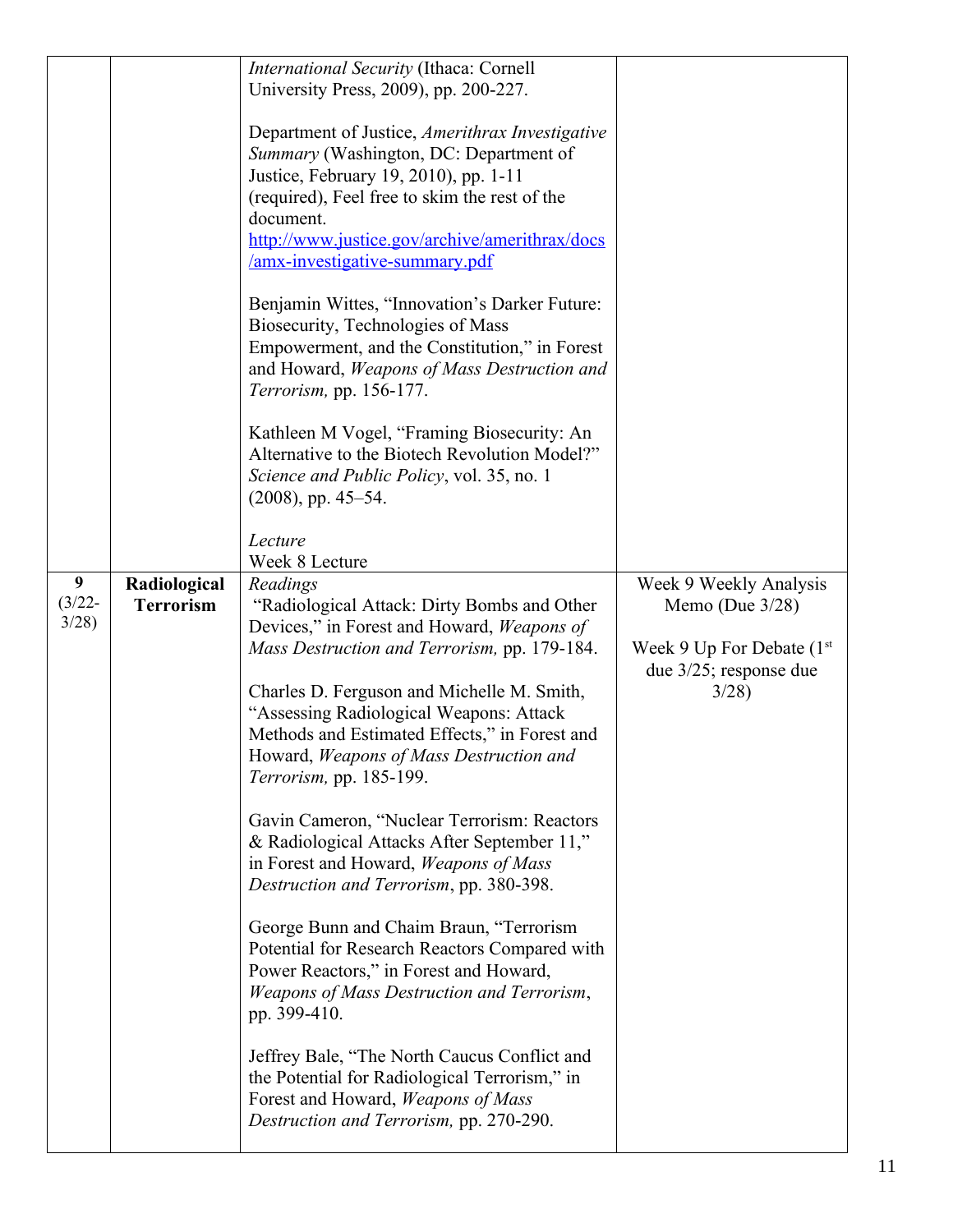|                 |                  | Igor Khripunov, "The Social and Psychological       |                                   |
|-----------------|------------------|-----------------------------------------------------|-----------------------------------|
|                 |                  | Impact of Radiological Terrorism,"                  |                                   |
|                 |                  | Nonproliferation Review, Vol. 13, No. 2 (July       |                                   |
|                 |                  | 2006), pp. 275-316.                                 |                                   |
|                 |                  |                                                     |                                   |
|                 |                  | Lecture                                             |                                   |
|                 |                  | Week 9 Lecture                                      |                                   |
|                 |                  |                                                     |                                   |
| 10<br>$(3/29 -$ | <b>Nuclear</b>   | Readings                                            | Week 10 Weekly Analysis           |
| 4/4)            | <b>Terrorism</b> | "Nuclear Attack," in Forest and Howard,             | Memo (Due $4/4$ )                 |
|                 |                  | Weapons of Mass Destruction and Terrorism,          |                                   |
|                 |                  | p. 201-208.                                         | Week 10 Up For Debate $(1st$      |
|                 |                  |                                                     | due $4/1$ ; response due $4/4$ )  |
|                 |                  | Matthew Bunn, "A Mathematical Model of the          |                                   |
|                 |                  | Risk of Nuclear Terrorism," Annals of the           |                                   |
|                 |                  | Academy of Political and Social Science             |                                   |
|                 |                  | (September 2006), pp. 103-120.                      |                                   |
|                 |                  |                                                     |                                   |
|                 |                  | Morton Bremer Maerli, Anette Schaper, and           |                                   |
|                 |                  | Frank Barnaby, "The Characteristics of Nuclear      |                                   |
|                 |                  | Terrorist Weapons," in Forest and Howard,           |                                   |
|                 |                  | Weapons of Mass Destruction and Terrorism,          |                                   |
|                 |                  | pp. 209-222.                                        |                                   |
|                 |                  | Matthew Bunn and Anthony Weir, "The Seven           |                                   |
|                 |                  |                                                     |                                   |
|                 |                  | Myths of Nuclear Terrorism," in Forest and          |                                   |
|                 |                  | Howard, Weapons of Mass Destruction and             |                                   |
|                 |                  | Terrorism, pp. 223-235.                             |                                   |
|                 |                  | John Mueller, "The Atomic Terrorist?" in            |                                   |
|                 |                  | Forest and Howard, Weapons of Mass                  |                                   |
|                 |                  | Destruction and Terrorism, pp. 236-254.             |                                   |
|                 |                  |                                                     |                                   |
|                 |                  | David Albright and Corey Hinderstein,               |                                   |
|                 |                  | "Unraveling the A.Q. Khan and Future                |                                   |
|                 |                  | Proliferation Networks," in Forest and Howard,      |                                   |
|                 |                  | Weapons of Mass Destruction and Terrorism,          |                                   |
|                 |                  | pp. 256-269.                                        |                                   |
|                 |                  |                                                     |                                   |
|                 |                  | Lecture                                             |                                   |
|                 |                  | Week 10 Lecture                                     |                                   |
| 11              | <b>Nuclear</b>   | Readings                                            | Week 11 Weekly Analysis           |
| $(4/5 -$        | <b>Security</b>  |                                                     | Memo (Due $4/11$ )                |
| 4/11            |                  | Joby Warrick and Walter Pincus, "Missteps in        |                                   |
|                 |                  | the Bunker," <i>Washington Post</i> , September 23, | Week 11 Up For Debate $(1st$      |
|                 |                  | $2007$ , p. A1,                                     | due $4/8$ ; response due $4/11$ ) |
|                 |                  | http://www.washingtonpost.com/wp-dyn/conte          |                                   |
|                 |                  | nt/article/2007/09/22/AR2007092201447.html          |                                   |
|                 |                  |                                                     |                                   |
|                 |                  | Scott Sagan, "The Problem of Redundancy             |                                   |
|                 |                  | Problem: Why More Nuclear Security Forces           |                                   |
|                 |                  | May Mean Less Nuclear Security," Risk               |                                   |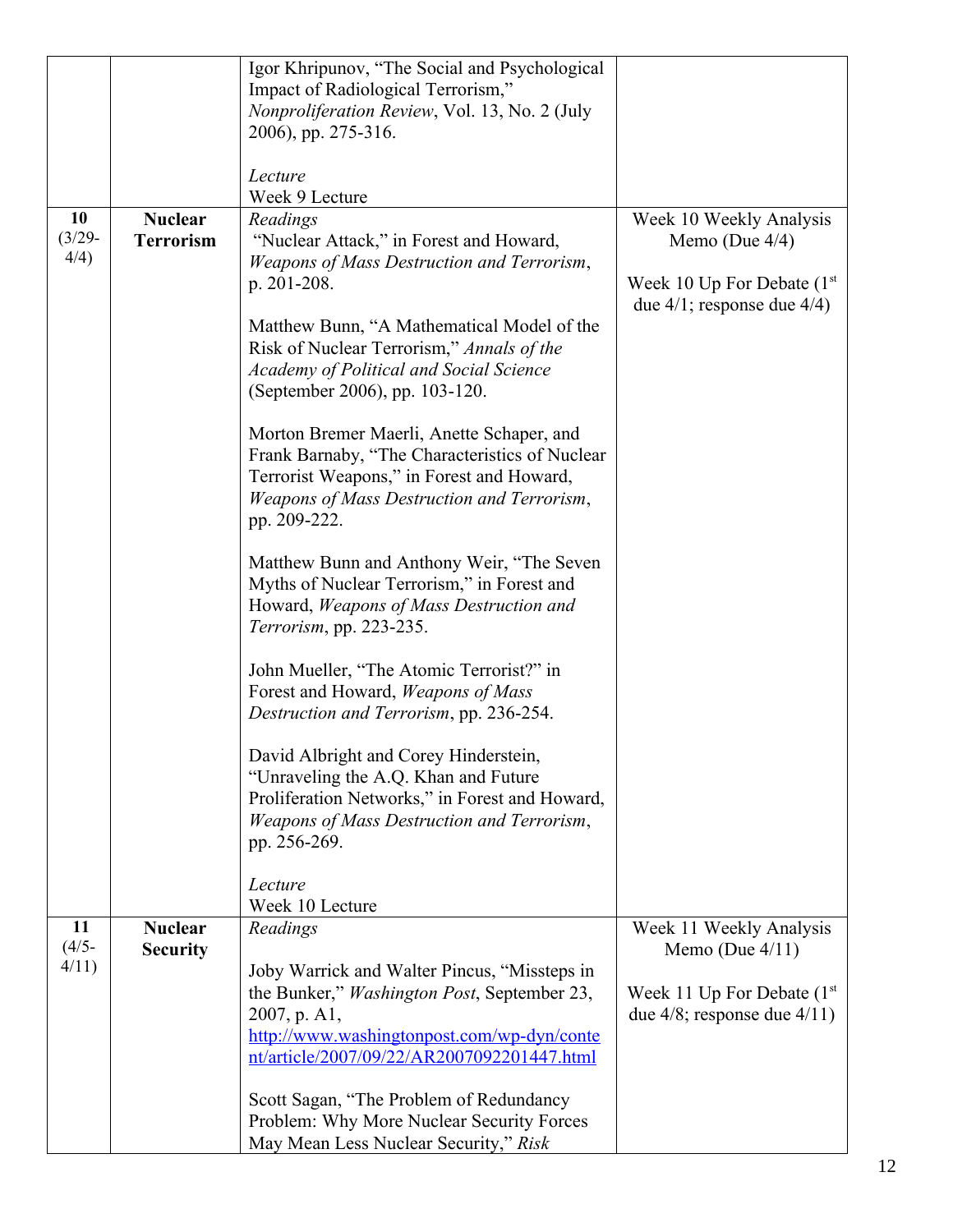|                         |                                           | Analysis, Vol. 24, No. 4 (2004), pp. 935-946.                                                                                                                                                                                                                                                                                                         |                                                                   |
|-------------------------|-------------------------------------------|-------------------------------------------------------------------------------------------------------------------------------------------------------------------------------------------------------------------------------------------------------------------------------------------------------------------------------------------------------|-------------------------------------------------------------------|
|                         |                                           | Matthew Bunn, "Cooperation to Secure<br>Nuclear Stockpiles," Innovations, Vol. 1, No. 1<br>(Winter 2006), pp. 115-137.                                                                                                                                                                                                                                |                                                                   |
|                         |                                           | Kenneth N. Luongo and Brig. Gen. (Ret.)<br>Naeem Salik, "Building Confidence in<br>Pakistan's Nuclear Security," Arms Control<br>Today, December 2007,<br>http://www.armscontrol.org/act/2007 12/Luon<br>$\underline{g}\underline{o}$                                                                                                                 |                                                                   |
|                         |                                           | Rolf Mowatt-Larsen, "Nuclear Security in<br>Pakistan: Reducing the Risks of Nuclear<br>Terrorism," Arms Control Today, July/August<br>2009,<br>http://www.armscontrol.org/system/files/July<br>Aug 2009 ACT Electronic.pdf                                                                                                                            |                                                                   |
|                         |                                           | Feroz Hassan Khan, "Nuclear Security in<br>Pakistan: Separating Myth From Reality," Arms<br>Control Today, July/August 2009,<br>http://www.armscontrol.org/system/files/July_<br>Aug 2009 ACT Electronic.pdf                                                                                                                                          |                                                                   |
|                         |                                           | Lecture<br>Week 11 Lecture                                                                                                                                                                                                                                                                                                                            |                                                                   |
| 12<br>$(4/12 -$<br>4/18 | State-<br><b>Sponsored</b><br><b>CBRN</b> | Readings<br>Hoffman, <i>Inside Terrorism</i> , pp. 269-280.                                                                                                                                                                                                                                                                                           | Week 12 Weekly Analysis<br>Memo (Due $4/18$ )                     |
|                         | <b>Terrorism</b>                          | Michael R. Eastman and Robert B. Brown,<br>"Security Strategy in the Gray Zone:<br>Alternatives for Preventing WMD Handoff to<br>Non-State Actors," in Russell D. Howard and<br>Reid L. Sawyer, eds., Terrorism and<br>Counterterrorism: Understanding the New<br>Security Environment, Second Edition (New<br>York: McGraw Hill, 2006), pp. 298-312. | Week 12 Up For Debate $(1st$<br>due $4/15$ ; response due<br>4/18 |
|                         |                                           | Matthew C. Waxman, "Self-Defense and the<br>Limits of WMD Intelligence," in Forest and<br>Howard, Weapons of Mass Destruction and<br>Terrorism, pp. 477-496.                                                                                                                                                                                          |                                                                   |
|                         |                                           | Caitlin Talmadge, "Deterring a Nuclear 9/11,"<br>Washington Quarterly, Vol. 30, No. 2 (Spring<br>2007), pp. 21-34.                                                                                                                                                                                                                                    |                                                                   |
|                         |                                           | Gregory D. Koblentz and Jonathan B. Tucker,                                                                                                                                                                                                                                                                                                           |                                                                   |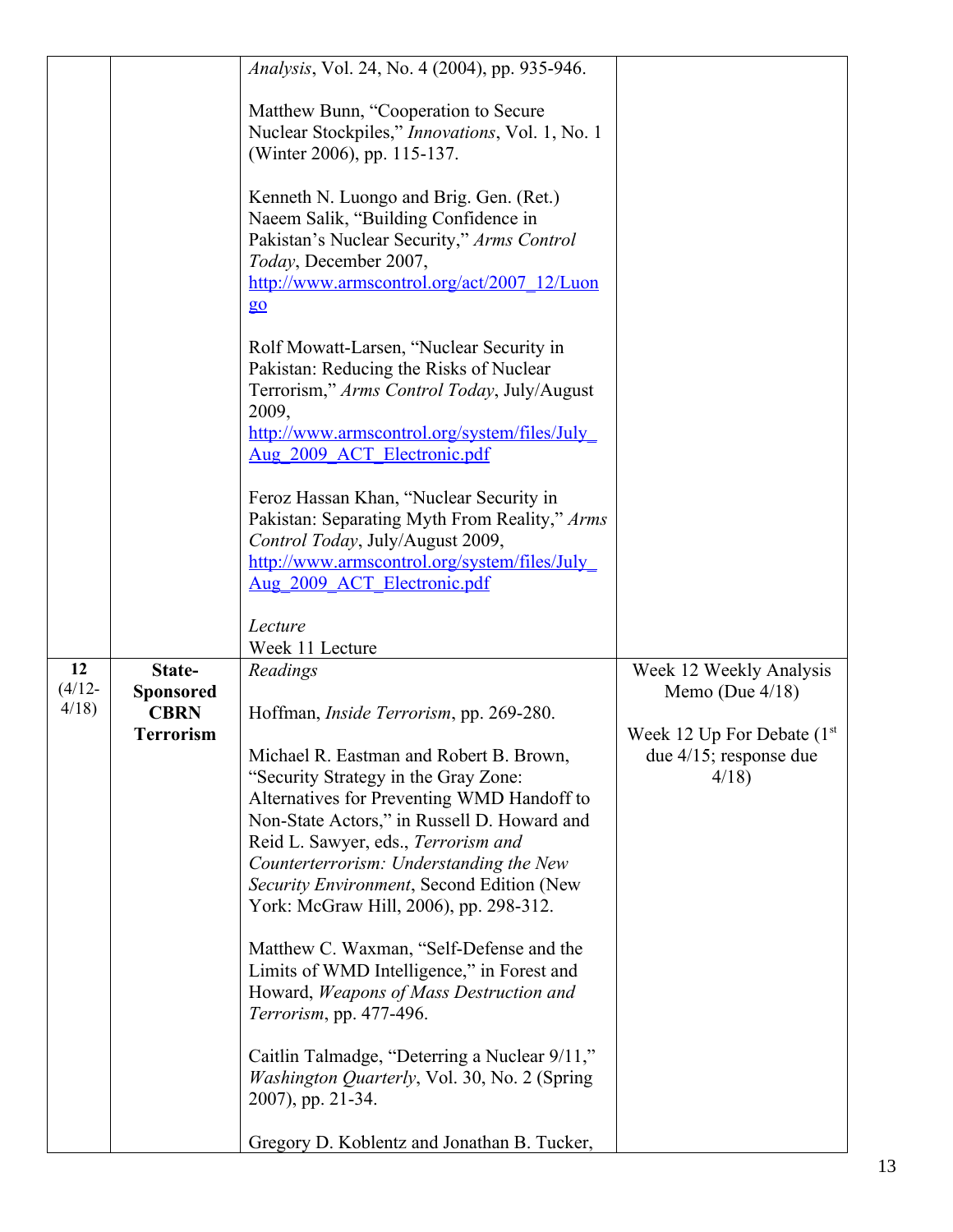|           |                      | "Tracing an Attack: The Promise and Pitfalls of    |                              |
|-----------|----------------------|----------------------------------------------------|------------------------------|
|           |                      | Microbial Forensics," in Forest and Howard,        |                              |
|           |                      | Weapons of Mass Destruction and Terrorism,         |                              |
|           |                      | pp. 579-596.                                       |                              |
|           |                      |                                                    |                              |
|           |                      | Daniel Byman, "Iran, Terrorism, and Weapons        |                              |
|           |                      | of Mass Destruction," Studies in Conflict and      |                              |
|           |                      | Terrorism, Vol. 31, No. 3 (2008), pp. 169-181.     |                              |
|           |                      |                                                    |                              |
|           |                      | Gregory Giles, "A Framework For Assessing          |                              |
|           |                      | the Threat of Iranian WMD Terrorism Against        |                              |
|           |                      | the United States," Prepared Statement for the     |                              |
|           |                      | House Committee on Homeland Security               |                              |
|           |                      | Subcommittee on Prevention of Nuclear and          |                              |
|           |                      |                                                    |                              |
|           |                      | Biological Attack, Hearing on WMD Terrorism        |                              |
|           |                      | and Proliferant States, September 8, 2005,         |                              |
|           |                      | http://www.nti.org/media/pdfs/WMD Terroris         |                              |
|           |                      | m and Proliferant States 9-8-05.pdf?               |                              |
|           |                      | $= 1318483610$                                     |                              |
|           |                      |                                                    |                              |
|           |                      | John Parachini, "Collapsing States and Abrupt      |                              |
|           |                      | Regime Changes: Implications for NBC               |                              |
|           |                      | Terrorism," in Brad Roberts., ed., <i>Hype or</i>  |                              |
|           |                      | Reality? The "New Terrorism" and Mass              |                              |
|           |                      | Casualty Attacks (Alexandria, VA: Chemical         |                              |
|           |                      | and Biological Arms Control Institute, 2000),      |                              |
|           |                      | pp. 83-108.                                        |                              |
|           |                      |                                                    |                              |
|           |                      | Lecture                                            |                              |
|           |                      | Week 12 Lecture                                    |                              |
| 13        | <b>The Political</b> | Readings                                           | Week 13 Weekly Analysis      |
| $(4/19 -$ | <b>Economy of</b>    | Michael E. O'Hanlon, et al., <i>Protecting the</i> | Memo (Due $4/25$ )           |
| 4/25      | <b>Homeland</b>      | American Homeland: One Year On                     |                              |
|           | <b>Security</b>      | (Washington, DC: Brookings, 2002), pp. 77-97.      | Week 13 Up For Debate $(1st$ |
|           |                      |                                                    | due $4/22$ ; response due    |
|           |                      | Congressional Budget Office, Homeland              | 4/25                         |
|           |                      | Security and the Private Sector (Washington,       |                              |
|           |                      | D.C.: Congressional Budget Office, December        |                              |
|           |                      | 2004), pp. 1-8. Plus read $one$ of the following   |                              |
|           |                      | chapters: Chapter 2: Civilian Nuclear Power        |                              |
|           |                      | (pp. 9-20), Chapter 3: Chemical and Hazardous      |                              |
|           |                      |                                                    |                              |
|           |                      | Materials (pp. 21-28), or Chapter 5: Food and      |                              |
|           |                      | Agriculture (pp. 39-44):                           |                              |
|           |                      | http://www.cbo.gov/sites/default/files/cbofiles/f  |                              |
|           |                      | tpdocs/60xx/doc6042/12-20-                         |                              |
|           |                      | homelandsecurity.pdf                               |                              |
|           |                      | Brian Finlay, "Minding Our Business: The           |                              |
|           |                      | Role of the Private Sector in Managing the         |                              |
|           |                      | WMD Supply Chain," in Forest and Howard,           |                              |
|           |                      | Weapons of Mass Destruction and Terrorism,         |                              |
|           |                      |                                                    |                              |